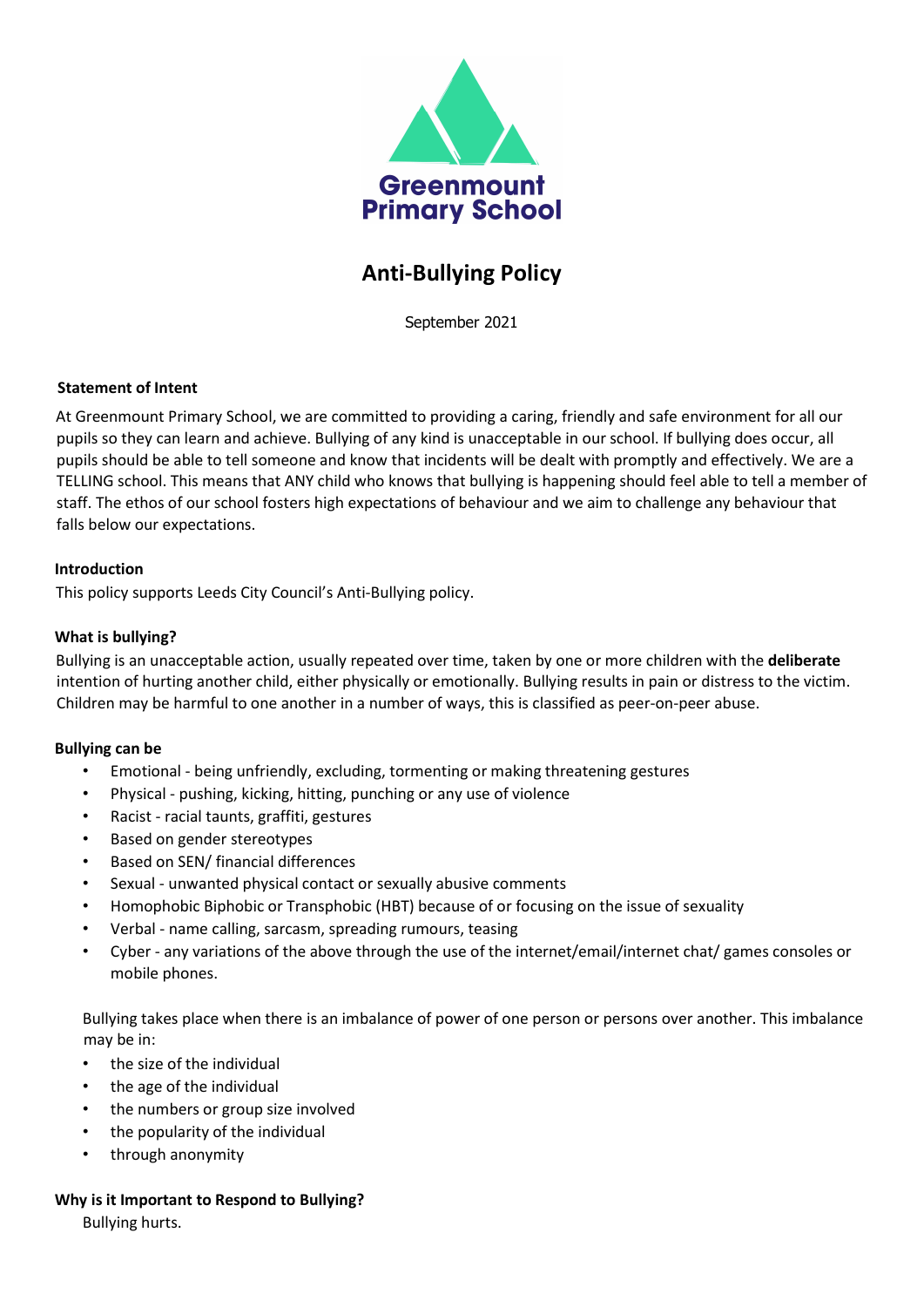No one deserves to be a victim of bullying.

Bullying has the potential to damage the mental health of a victim.

Everybody has the right to be treated with respect.

Pupils who are bullying need to learn different ways of behaving.

# Signs and symptoms for parents and staff

A child may indicate by signs or behaviour that he or she is being bullied. Adults should be aware of these possible signs and that they should investigate if a child:

- is frightened of walking to or from school
- begs to be driven to school
- changes their usual routine
- is unwilling to go to school (school phobic)
- begins to truant
- becomes withdrawn anxious, or lacking in confidence
- starts stammering
- attempts or threatens suicide or runs away
- cries themselves to sleep at night or has nightmares
- feels ill in the morning
- begins to make less effort with school work than previously
- comes home with clothes torn or books damaged
- has possessions which are damaged or " go missing"
- asks for money or starts stealing money
- has dinner or other monies continually "lost"
- has unexplained cuts or bruises
- comes home hungry (money / lunch has been stolen)
- becomes aggressive, disruptive or unreasonable
- is bullying other children or siblings
- stops eating
- is frightened to say what's wrong
- gives improbable excuses for any of the above
- is afraid to use the internet or mobile phone
- is nervous and jumpy when a cyber message is received
- lack of eye contact
- becoming short tempered
- change in attitude to people at home.

These signs and behaviours could indicate other social, emotional and/or mental health problems, but bullying should be considered a possibility and should be investigated.

# Aims and Objectives

- 1. We aim as a school to provide a safe and secure environment where all children can learn without anxiety.
- 2. We will do all we can to prevent bullying through our school ethos & curriculum, which promotes tolerance and respect, including respect for difference and diversity.
- 3. This policy aims to produce a consistent, school response to any bullying incidents that do occur.
- 4. We will make sure that all children know that they need to speak to a member of staff if they feel they or anyone they know is being bullied and they can be confident that they will be listened to, their wishes will be taken into account in resolving the problem and the bully will be confronted in a way that should not cause harm or embarrassment to the victim.
- 5. We aim to make all those connected with the school aware of our opposition to bullying and we make clear each person's responsibility with regard to the eradication of bullying in our school.

# The Role of Staff in School

1. Staff in our school take all forms of bullying seriously and intervene to prevent incidents from taking place.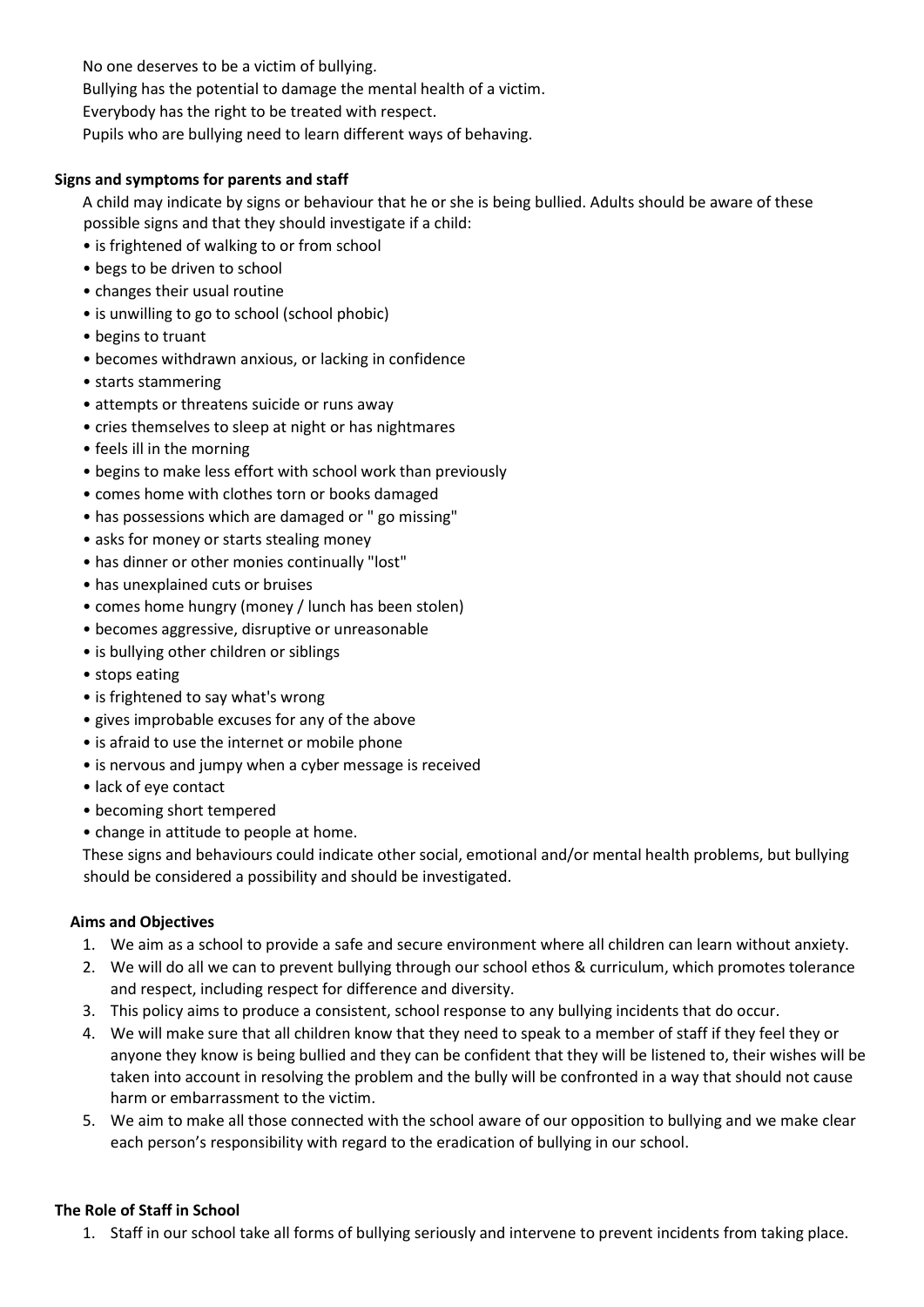- 2. Any incidents or concerns are recorded and shared on CPOMS (our internal electronic monitoring system).
- 3. If teachers witness an act of bullying, they do all they can to support the child who is being bullied. If a child is being bullied, after consultation with the Headteacher, wider SLT or Inclusion Team, the child's parents/carers will be informed.
- 4. If staff become aware of any bullying taking place between members of the class, they will deal with the issue as soon as practical and provide appropriate support to the victim of the bullying.
- 5. Teachers attend appropriate training on dealing with bullying and other unacceptable behaviour in school.
- 6. Staff attempt to support all children in their class and to establish a climate of trust and respect for all. By praising, rewarding and celebrating the success of all children, we aim to prevent incidents of bullying.

## The Role of Parents/ Carers

- 1. Parents/ Carers who are concerned that their child might be being bullied or who suspect their child might be the perpetrator of bullying should contact their child's class teacher immediately. They should not approach other parents – especially in a confrontational or judgemental way.
- 2. Parents must not attempt to sort the problem out themselves by speaking to the child whom they think has been behaving inappropriately towards their own child.
- 3. Parents/ Carers have a responsibility to support the school's anti-bullying policy and to actively encourage their child to be a positive member of the school community.
- 4. Parents must not encourage their child to bully back or respond with violence.
- 5. Parents must not encourage older siblings to get involved by physically sorting out the problems of younger siblings

#### The Role of Governors

- 1. The Governing Body supports the Headteacher in all attempts to eliminate bullying from our school. This policy statement makes it very clear that the Governing Body does not tolerate any bullying in our school and that incidents that do occur are taken very seriously and dealt with immediately and appropriately.
- 2. The Governing Body monitors the incidents of bullying that occur and reviews the effectiveness of the policy regularly. The Governors require the Headteacher to keep accurate records of all incidents of bullying and to report to the Governors on request about the effectiveness of the school's anti-bullying policy.
- 3. The Governing Body responds within ten days to any request from a parent to investigate incidents of bullying. In all cases, the Governing Body notifies the Headteacher and asks him/her to conduct an investigation into the case and to report back to the Governing Body.

#### The Role of the Headteacher

- 1. It is the responsibility of the Headteacher to implement the school's anti- bullying strategy and to ensure that all staff (teaching, non teaching and supply staff) are aware of school's policy and know how to deal with incidents of bullying. The Headteacher ensures a record of all incidents of bullying are kept within our electronic system - CPOMS and reports to the Governing Body about the effectiveness of the anti-bullying policy on request.
- 2. The Headteacher ensures that all children know that bullying is wrong, and it is unacceptable behaviour in this school. The Headteacher draws the attention of children to this fact at suitable moments, for example during assemblies. The Headteacher ensures that all staff (including lunchtime staff) receive sufficient training to be equipped to deal with all incidents of bullying.
- 3. The Headteacher sets the climate of mutual support and praise for success, which makes bullying less likely. When children feel valued and belong to a friendly and welcoming school, bullying is far less likely to be part of their behaviour.

# Further help and advice www.anti-bullyingalliance.org.uk

www.kidscape.org.uk www.bullying.co.uk www.mindmate.org Childline – 0800 1111